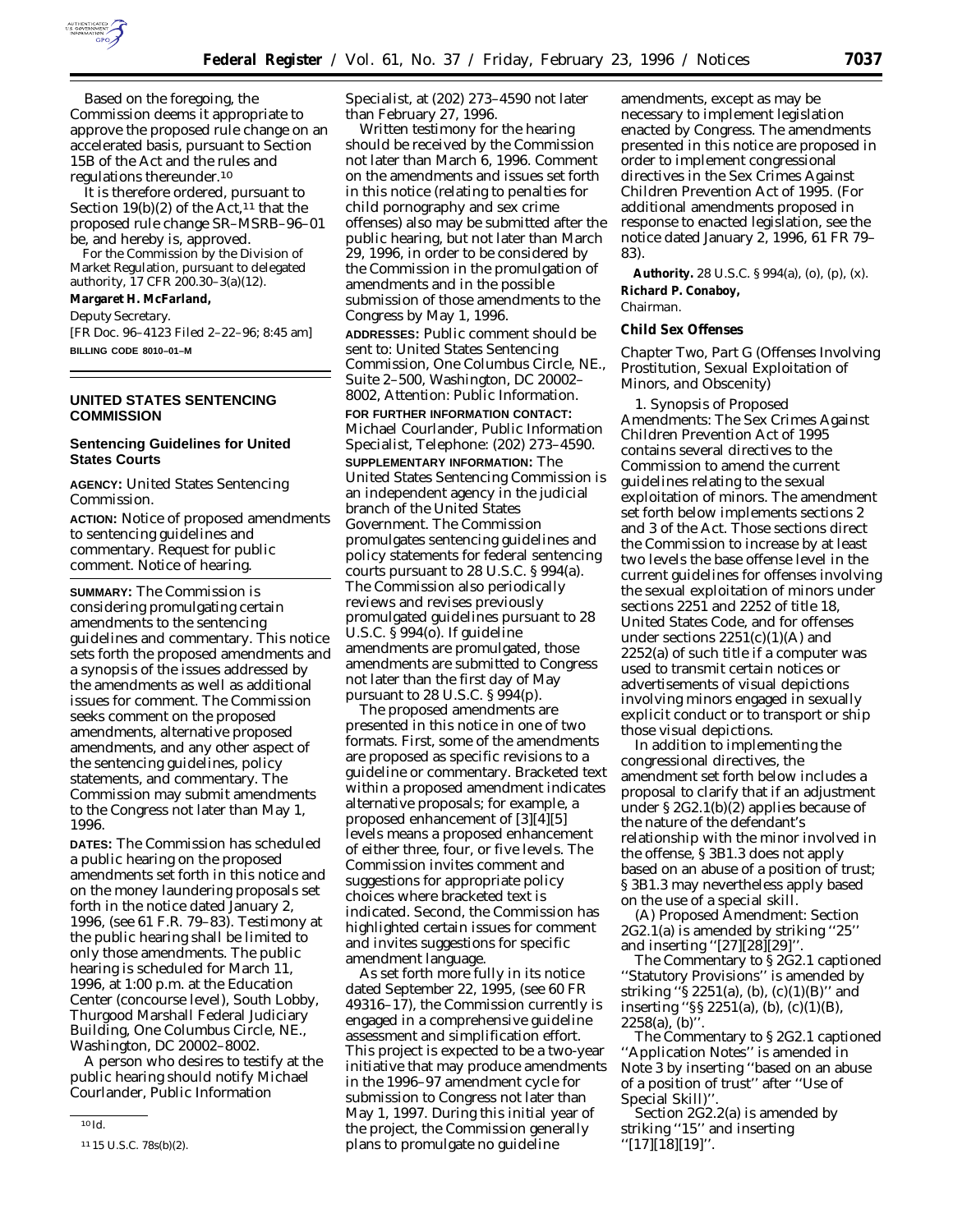Section 2G2.2(b) is amended by adding at the end the following new subdivision:

''(5) If a computer was used to transmit the notice or advertisement of the material or to transport or ship the material, increase by [2][3][4] levels.''.

The Commentary to § 2G2.2 captioned ''Statutory Provisions'' is amended by inserting '', 2258(a), (b)'' after  $2252(a)(1)$ –(3)<sup>\*\*</sup>

Section 2G2.4(a) is amended by striking ''13'' and inserting

 $'[15][16][17]$ 

Section 2G2.4(b) is amended by adding at the end the following new subdivision:

'(3) If the defendant's possession of the material resulted from the defendant's use of a computer, increase by [2][3][4] levels.''.

(B) Additional Issues for Comment: The Commission invites comment on whether § 2G2.1 should be amended to add an enhancement to the offense level for the use of a computer comparable to the enhancement for the use of a computer directed to be added to §§ 2G2.2 and 2G2.4 by the Sex Crimes Against Children Prevention Act of 1995. Such an amendment to § 2G2.1 would, for example, apply to the use of a computer to solicit the participation of minors in sexually explicit conduct.

In addition, the Commission invites comment on whether the guidelines in Chapter Two, Part G, Subpart Two should be amended to add an application note for each such guideline comparable to the application note included in each of the guidelines of Chapter Two, Part A, Subpart Three (Criminal Sexual Abuse) which indicates that an upward departure may be warranted if the defendant's criminal history includes a prior sentence for conduct that is similar to the instant offense.

2. Synopsis of Proposed Amendments: The proposed amendments set forth below as Option 1 and Option 2 implement the directive contained in section 4 of the Sex Crimes Against Children Prevention Act of 1995. That section directs the Commission to increase by at least three levels the base offense level for offenses involving the transportation of minors with intent to engage in criminal sexual activity under section 2423(a) of title 18, United States Code.

In an effort to further the Commission's goal of simplifying the operation of the guidelines, Option 2 also consolidates §§ 2G1.1 (Transportation for the Purpose of Prostitution or Prohibited Sexual Conduct) and 2G1.2 (Transportation of a Minor for the Purpose of Prostitution or

Prohibited Sexual Conduct). As proposed under Option 2, the base offense level for offenses covered by § 2G1.2 is decreased from the current level of 16 to a proposed level of 14 in order to effectuate the consolidation of §§ 2G1.2 and 2G1.1 (which currently has a base offense level of 14). However, Option 2 does not reduce the overall offense level for offenses covered by § 2G1.2 because the specific offense characteristic related to the age of the victim is proposed to be increased by two levels to compensate for the reduction in the base offense level. That specific offense characteristic would then be increased by another three, four, or five levels to implement the directive contained in section 4 of the Sex Crimes Against Children Prevention Act of 1995. Additionally under Option 2, the specific offense characteristics and cross references that now apply only to § 2G1.2 are added to § 2G1.1.

In addition, Option 1 and Option 2 both clarify that if an adjustment under § 2G1.2(b)(4) applies because of the nature of the defendant's relationship with the minor involved in the offense, § 3B1.3 does not apply based on an abuse of a position of trust; § 3B1.3 may nevertheless apply based on the use of a special skill.

(A) Proposed Amendment—Option 1: Section 2G1.2(a) is amended by striking "16" and inserting "[19][20][21]".

The Commentary to section 2G1.2 captioned ''Statutory Provisions'' is amended by striking ''2423'' and inserting ''2423(a)''.

The Commentary to section 2G1.2 captioned ''Application Notes'' is amended in Note 6 by inserting ''based on an abuse of a position of trust'' after ''Use of Special Skill)''.

(B) Proposed Amendment—Option 2 (Consolidation of §§ 2G1.1 and 2G1.2): Subpart One of Part G of Chapter Two is amended by striking §§ 2G1.1 and 2G1.2 and inserting the following:

'S 2G1.1. Transportation for the Purpose of Prostitution or Prohibited Sexual Conduct.

''(a) Base Offense Level: 14.

''(b) Specific Offense Characteristics. ''(1) If the offense involved the use of physical force, or coercion by threats or drugs or in any manner, increase by 4 levels.

''(2) If the offense involved the transportation of a person who (A) has not attained the age of twelve years, increase by  $[9][10][11]$  levels; (B) has attained the age of twelve years but has not attained the age of sixteen years, increase by [7][8][9] levels; or (C) has attained the age of sixteen years but has not attained the age of eighteen years, increase by [5][6][7] levels.

''(3) If subsection (b)(2) applies, and the defendant was a parent, relative, or legal guardian of the minor, or if the minor was otherwise in the custody, care, or supervisory control of the defendant, increase by 2 levels.

''(c) Cross References.

''(1) If the offense involved causing, transporting, permitting, or offering or seeking by notice or advertisement, a minor to engage in sexually explicit conduct for the purpose of producing a visual depiction of such conduct, apply § 2G2.1 (Sexually Exploiting a Minor by Production of Sexually Explicit Visual or Printed Material; Custodian Permitting Minor to Engage in Sexually Explicit Conduct; Advertisement for Minors to Engage in Production).

''(2) If the offense involved criminal sexual abuse, attempted criminal sexual abuse, or assault with intent to commit criminal sexual abuse, apply § 2A3.1 (Criminal Sexual Abuse; Attempt or Assault with the Intent to Commit Criminal Sexual Abuse).

'(3) If the offense did not involve transportation for the purpose of prostitution, and neither subsection  $(c)(1)$  nor  $(c)(2)$  is applicable, use the offense guideline applicable to the underlying prohibited sexual conduct. If no offense guideline is applicable to the prohibited sexual conduct, apply § 2X5.1 (Other Offenses).

''(d) Special Instructions.

''(1) If the offense involved the transportation of more than one person, Chapter Three, Part D (Multiple Counts) shall be applied as if the transportation of each person had been contained in a separate count of conviction.

(2) For the purposes of this guideline, 'transportation' includes (A) transporting a person for the purpose of prostitution or prohibited sexual conduct, and (B) persuading, inducing, enticing, or coercing a person to travel for the purpose of prostitution or prohibited sexual conduct.

### ''Commentary

''Statutory Provisions: 8 U.S.C. § 1328; 18 U.S.C. §§ 2421, 2422, 2423(a).

''Application Notes:

''1. 'Sexually explicit conduct', as used in this guideline, has the meaning set forth in 18 U.S.C. § 2256.

''2. The enhancement for physical force, or coercion, anticipates no bodily injury. If bodily injury results, an upward departure may be warranted. See Chapter Five, Part K (Departures).

''3. 'Coercion', as used in this guideline, includes any form of conduct that negates the voluntariness of the behavior of the person transported. This factor would apply, for example, where the ability of the person being